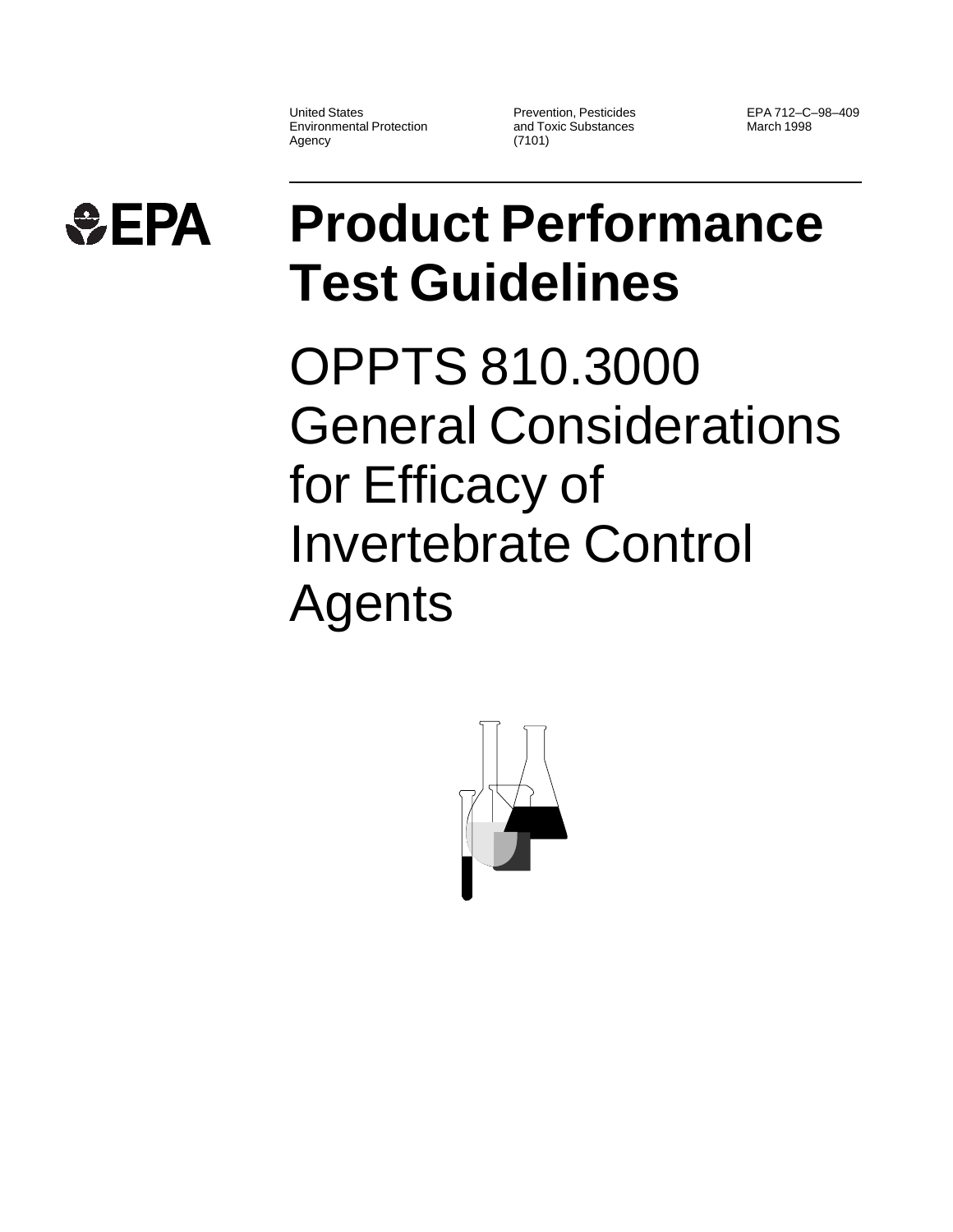## **INTRODUCTION**

This guideline is one of a series of test guidelines that have been developed by the Office of Prevention, Pesticides and Toxic Substances, United States Environmental Protection Agency for use in the testing of pesticides and toxic substances, and the development of test data that must be submitted to the Agency for review under Federal regulations.

The Office of Prevention, Pesticides and Toxic Substances (OPPTS) has developed this guideline through a process of harmonization that blended the testing guidance and requirements that existed in the Office of Pollution Prevention and Toxics (OPPT) and appeared in Title 40, Chapter I, Subchapter R of the Code of Federal Regulations (CFR), the Office of Pesticide Programs (OPP) which appeared in publications of the National Technical Information Service (NTIS) and the guidelines published by the Organization for Economic Cooperation and Development (OECD).

The purpose of harmonizing these guidelines into a single set of OPPTS guidelines is to minimize variations among the testing procedures that must be performed to meet the data requirements of the U. S. Environmental Protection Agency under the Toxic Substances Control Act (15 U.S.C. 2601) and the Federal Insecticide, Fungicide and Rodenticide Act (7 U.S.C. 136, *et seq.*).

**Final Guideline Release:** This guideline is available from the U.S. Government Printing Office, Washington, DC 20402 on *The Federal Bulletin Board*. By modem dial 202–512–1387, telnet and ftp: fedbbs.access.gpo.gov (IP 162.140.64.19), or call 202–512–0132 for disks or paper copies. This guideline is also available electronically in ASCII and PDF (portable document format) from EPA's World Wide Web site (http://www.epa.gov/epahome/research.htm) under the heading ''Researchers and Scientists/Test Methods and Guidelines/OPPTS Harmonized Test Guidelines.''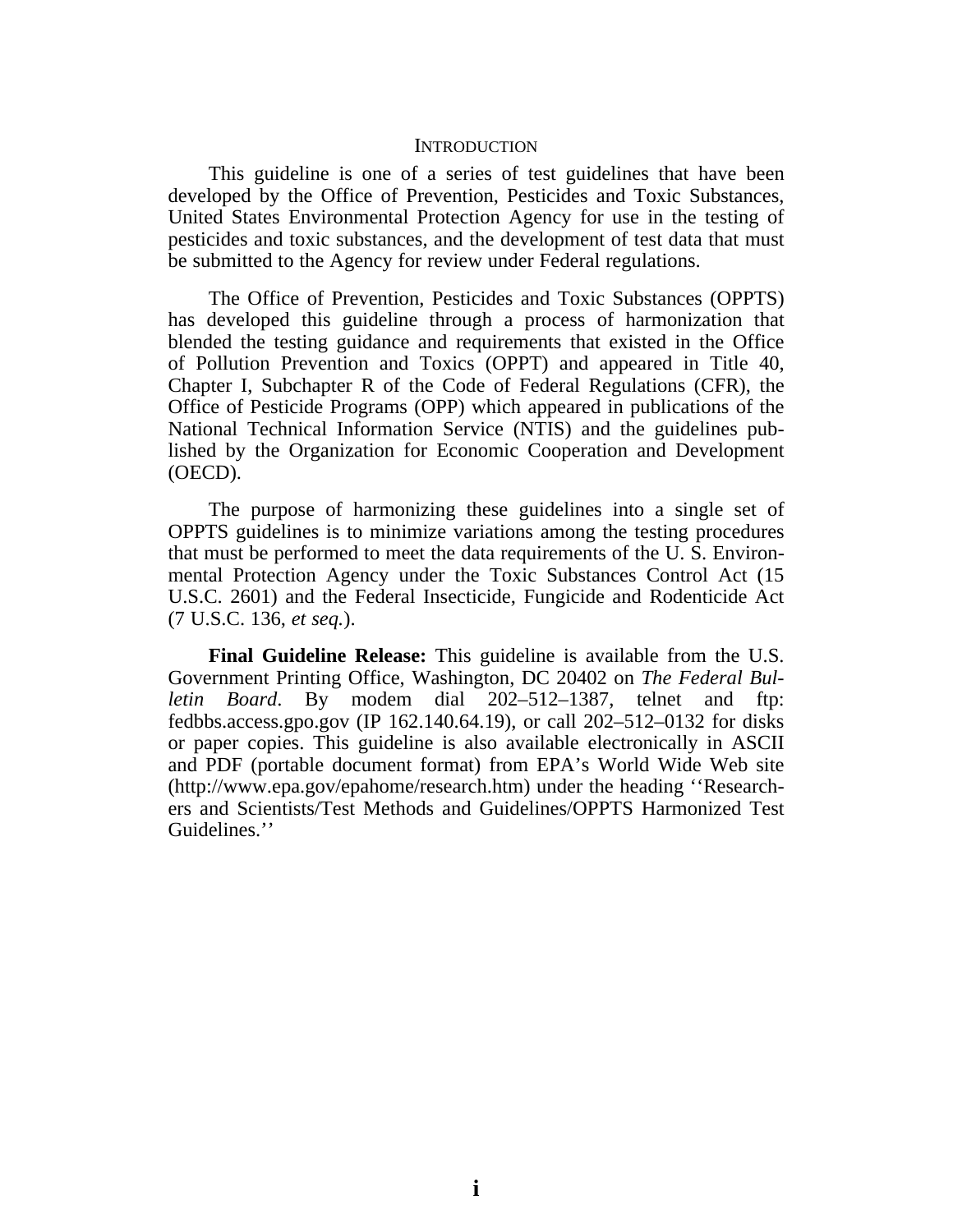## **OPPTS 810.3000 General considerations for efficacy of invertebrate control agents.**

(a) **Scope**—(1) **Applicability.** This guideline is intended to meet testing requirements of the Federal Insecticide, Fungicide, and Rodenticide Act (FIFRA) (7 U.S.C. 136, *et seq.*)

(2) **Background.** The source material used in developing this harmonized OPPTS test guideline is OPP guideline 95–1 General Considerations (Pesticide Assessment Guidelines, Subdivision G: Product Performance, EPA report 540/9–82–026, October 1982).

(b) **Overview.** (1) A wide variety of pesticide products are used for invertebrate control. These products are used in public health programs and in households, industry, and agriculture. They are applied against a tremendous variety of pests by many different methods in numerous kinds of formulations.

(2) The Agency has waived all requirements to submit efficacy data unless the pesticide product bears a claim to control termites or pests that may pose a threat to human health. However, each registrant must ensure through testing that each of its products is efficacious when used in accordance with label directions and commonly accepted pest control practices.

(3) For other uses the registrant must develop and maintain the relevant data upon which the determination of efficacy is based. The Agency reserves the right to require, on a case-by-base basis (e.g., significant new uses or benefits data in cases of special reviews), submission of efficacy data for any pesticide product, registered or proposed for registration, when necessary. Suggested performance standards for non-public health pesticides other than termiticides are contained in OPPTS 810.1000. Data for termiticides are required because the user cannot determine if they have performed their intended function.

(c) **Definitions.** The following definitions apply to all guidelines of Group C—Invertebrate Control Agents:

*Invertebrate control pesticide.* An *invertebrate control pesticide* means any pesticide product which is intended for preventing or inhibiting the establishment, reproduction, development or growth of, destroying, repelling or mitigating invertebrate animals declared to be pests, $<sup>1</sup>$  including</sup>

<sup>1</sup> The pest names used in this unit on invertebrate control agents conform to those listed in the ''Common Names of Insects and Related Organisms'' published by the Entomological Society of America, 9301 Annapolis Rd., Lanham, MD 20706, and ''The EPA List of Insects and Other Organisms'', published 1989. Contact the Scientific Information and Analysis Branch, Biological and Economic Analysis Division (Mail Code 7503W) of the Agency for the lastest update on invertebrate pest names in the EPA listing.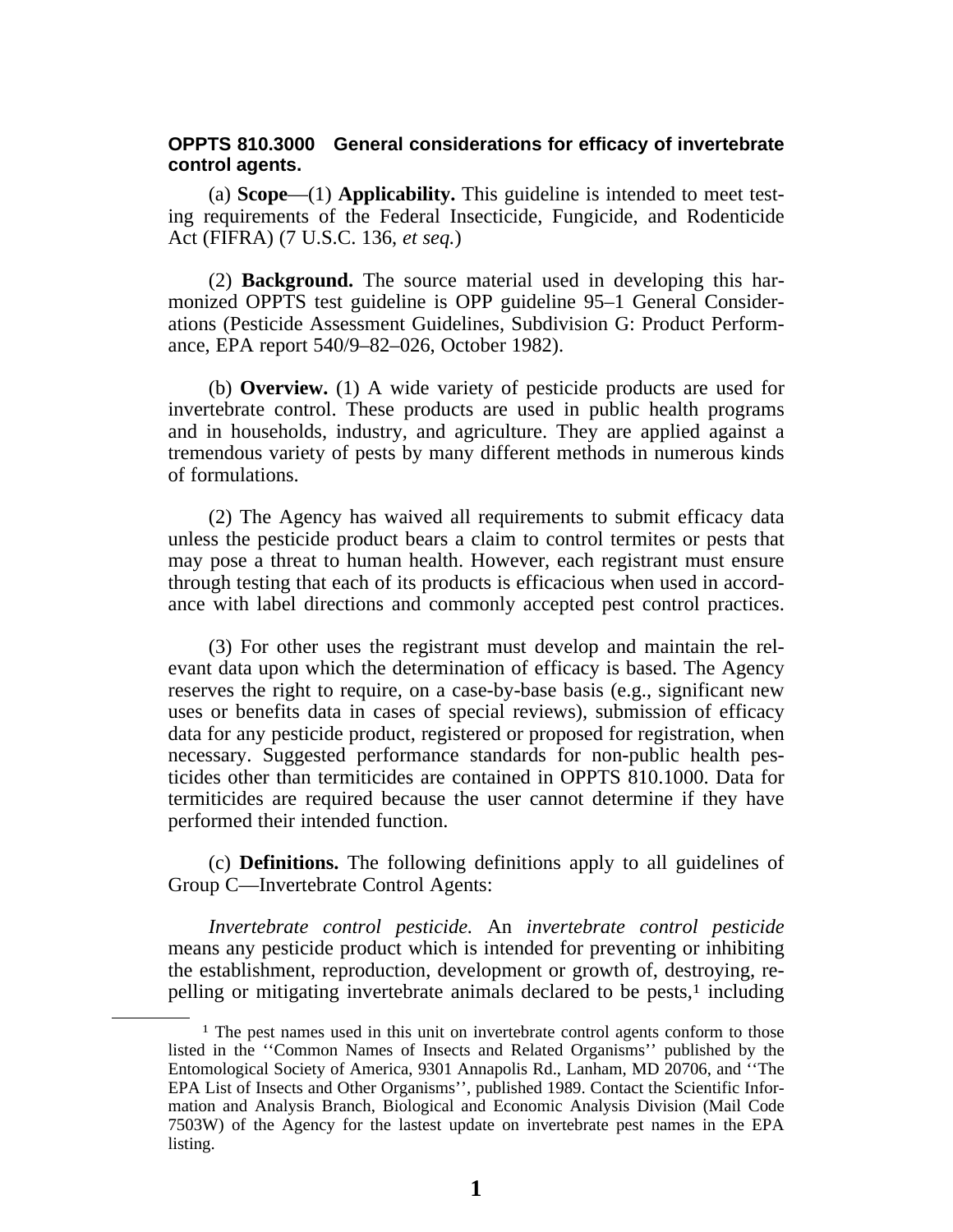any member of the Class Insecta, other allied classes in phyla *Arthropoda, Annelida,* and *Mollusca,* such as slugs and snails, but excluding nematodes.

*Public health uses of invertebrates*. The product performance requirements for public health uses apply to (but are not limited to) the following invertebrates: mosquitoes, biting flies, ticks, fleas, houseflies, cockroaches, fireants, hornets, wasps, poisonous spiders, scorpions, biting midges, centipedes, bedbugs, human lice, and dust mites.

(d) **General considerations.** (1) Efficacy data should be derived from testing conducted under conditions typical of actual or proposed use, or, where applicable, under controlled laboratory conditions which simulate actual use.

(2) The test substance should be the formulated product evaluated at various dosage levels including those dosage rates associated with its proposed use. It should be tested under all techniques intended to be used in applying the product.

(3) Data on the compatibility of the test substance with other substances will be developed in accordance with OPPTS 810.1000 if the test substance will be used in sequence or with another substance.

(4) Data should demonstrate the effect of the test substance on various life stages of pests and other significant factors. The data should clearly establish the method of action of the test substance in repelling, destroying, or mitigating pests.

(5) The efficacy of the test substance should be established with reference to the applicable suggested performance standard.

(i) The suggested performance standards contained in the following guidelines are generally stated in terms of percent control, based on a comparison of treated organisms and untreated control organisms. In certain situations, the test substance may be evaluated in comparison to a product of known efficacy. Under some other circumstances, the performance standards are expressed as acceptable levels of damage.

(ii) The conditions under which the suggested performance standards apply are listed in the following guidelines. These performance standards are not intended to be absolute or inflexible.

(iii) An analysis of variance and multiple range test or other appropriate statistical analysis should be conducted to determine the reliability of data, when a question of relative effectiveness occurs.

(6) Dose response data should accompany applicable site/pest crop combinations. The benefits such as increased yield, unblemished fruit, reduction in nuisance pest levels to be derived from each dosage rate to be registered for control of a particular pest should be clearly defined and